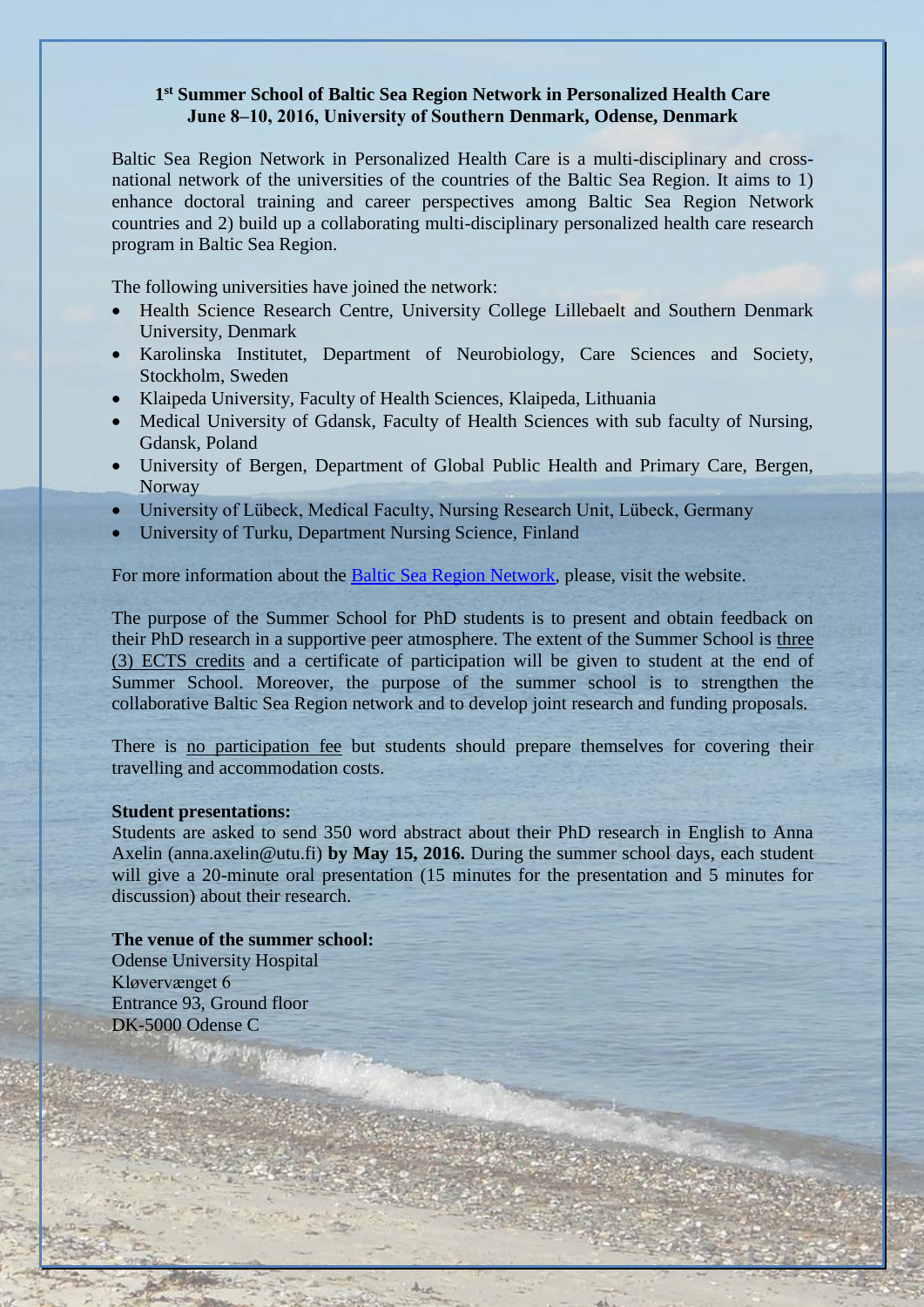|                 | <b>Preliminary program: Wednesday June 8, 2016</b>                                                                                                                                                            |
|-----------------|---------------------------------------------------------------------------------------------------------------------------------------------------------------------------------------------------------------|
| $11.00 - 12.15$ | Arrival at the venue and registration, lunch                                                                                                                                                                  |
| $12:15 - 12.30$ | Welcome to and opening of the summer school<br>Associate Professor Hanne Kaae Kristensen & Assistant Professor<br><b>Lisbeth Rosenbek Minet</b><br>Professor, hospital director Kim Brixen, Odense University |
|                 | Hospital                                                                                                                                                                                                      |
| $12:30 - 13:15$ | Keynote on personalized health care<br>Professor Riitta Suhonen, University of Turku, Turku                                                                                                                   |
| $13:15 - 14:15$ | Personalized health care in Baltic Sea Region – Perspectives of<br>the network participants* Chair: Helena Leino-Kilpi<br>*15 minutes is allocated for each presentation                                      |
|                 | <b>Associate Professor Dorthe Nielsen</b>                                                                                                                                                                     |
|                 | Health Science Research Centre, University College Lillebaelt and<br><b>University of Southern Denmark</b>                                                                                                    |
|                 | PhD Ann Rudman / Professor Lena von Koch<br>Karolinska Institutet, Department of Neurobiology, Care Sciences<br>and Society, Stockholm                                                                        |
|                 | Associate professor Natalja Istomina<br>Klaipeda University, Faculty of Health Sciences, Klaipeda                                                                                                             |
| 14:15-14:45     | <b>Coffee break</b>                                                                                                                                                                                           |
| $14:45 - 16:15$ | Topic continues* Chair: Ann Rudman                                                                                                                                                                            |
|                 | Professor Berit Rokne<br>University of Bergen, Department of Global Public Health and<br>Primary Care, Bergen                                                                                                 |
|                 | Professor Sascha Köpke / Professor Katrin Balzer<br>University of Lübeck, Medical Faculty, Nursing Research Unit,<br>Lübeck                                                                                   |
|                 | Professor Helena Leino-Kilpi                                                                                                                                                                                  |
|                 | University of Turku, Department Nursing Science, Turku                                                                                                                                                        |
|                 | <b>Discussion</b>                                                                                                                                                                                             |
| 16:00-16:15     | <b>Break</b>                                                                                                                                                                                                  |
| $16:15 - 18:00$ | <b>Student presentations*</b> Chair: Berit Rokne<br>*20 minutes including discussion is allocated for each presentation                                                                                       |
|                 | <b>Following in Hans Christian Andersen's footsteps at 19:00</b><br><b>Summer School Dinner at 20:00</b>                                                                                                      |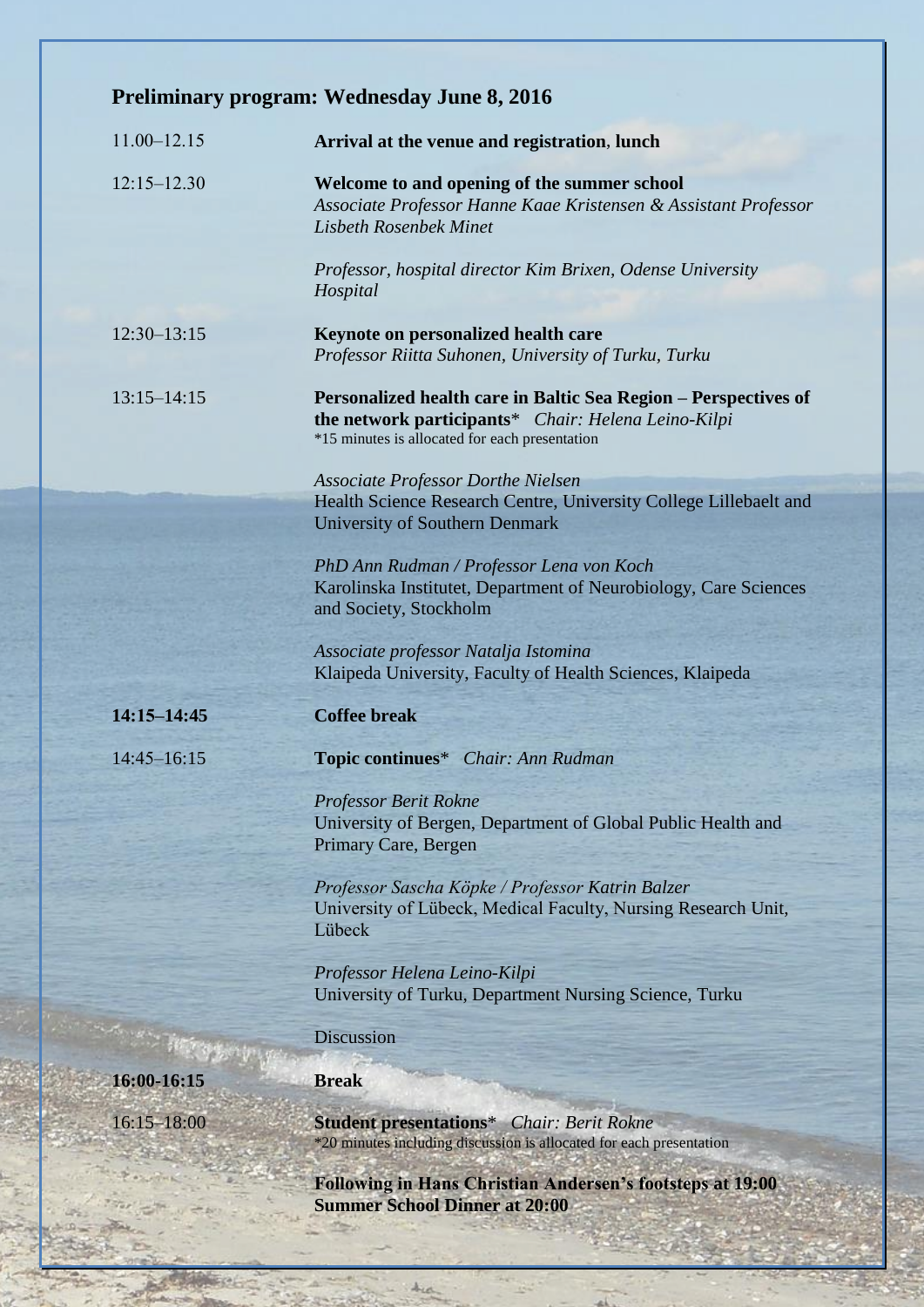# **Preliminary program: Thursday, June 9, 2016**

| $8:00 - 8:15$   | <b>Reflections from Thursday</b>                                                                                                                             |
|-----------------|--------------------------------------------------------------------------------------------------------------------------------------------------------------|
| $8:15 - 10:00$  | Student presentations* Chair: Sascha Köpke<br>*20 minutes including discussion is allocated for each presentation                                            |
| $10:00 - 10:15$ | <b>Coffee break</b>                                                                                                                                          |
| $10:15 - 12:00$ | <b>Student presentations</b> * Chair: Natalja Istomina<br>*20 minutes including discussion is allocated for each presentation                                |
| $12:00 - 13:00$ | Lunch                                                                                                                                                        |
| $13:00 - 14:00$ | Presentations on potential collaborative research ideas from<br>network participants* Chair: Lena von Koch<br>*10 minutes is allocated for each presentation |
|                 | Assistant Professor Lisbeth Rosenbek Minet<br>Health Science Research Centre, University College Lillebaelt and<br><b>University of Southern Denmark</b>     |
|                 | PhD Ann Rudman / Professor Lena von Koch<br>Karolinska Institutet, Department of Neurobiology, Care Sciences<br>and Society, Stockholm                       |
|                 | Associate professor Natalja Istomina<br>Klaipeda University, Faculty of Health Sciences, Klaipeda                                                            |
|                 | Professor Berit Rokne<br>University of Bergen, Department of Global Public Health and<br>Primary Care, Bergen                                                |
|                 | Professor Sascha Köpke / Professor Katrin Balzer<br>University of Lübeck, Medical Faculty, Nursing Research Unit,<br>Lübeck                                  |
|                 | Adjunct professor Anna Axelin<br>University of Turku, Department Nursing Science, Turku                                                                      |
| 14:00-14:30     | Discussion about which research ideas to work on                                                                                                             |
| 14:30-15:00     | <b>Coffee break</b>                                                                                                                                          |
| 15:00-16:00     | <b>Small group work: Generating and developing collaborative</b><br>research ideas Chairs: Anna Axelin & Lisbeth Rosenbek Minet                              |
| 16:00-16:30     | Group work presentations and discussion about the next steps<br>*A few minutes is allocated for each presentation                                            |
| $16:30 - 17:00$ | <b>Closing and the invitation to the next Summer School 2017</b>                                                                                             |
|                 |                                                                                                                                                              |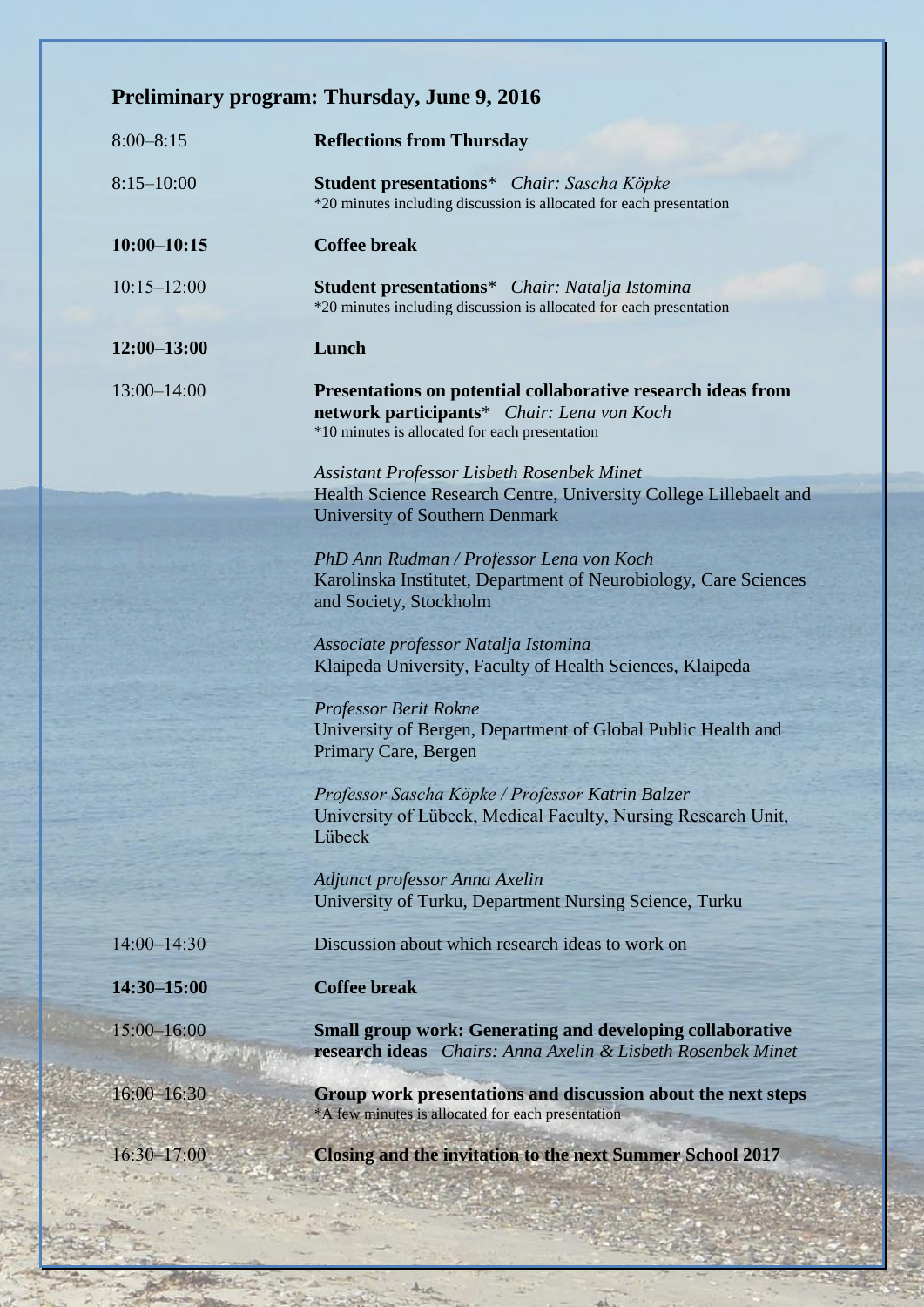## **Preliminary schedule for the PhD student presentations**

### **Wednesday, June 8, 2016**

| $16:20 - 16:40$        | SWE Experiences of using ICT within the first year after stroke $-A$ grounded theory study <i>Martha Gustavsson</i>                                   |
|------------------------|-------------------------------------------------------------------------------------------------------------------------------------------------------|
| $16:40 - 17:00$        | DEN Elderlies' process of becoming a user of assistive technology Stina Meyer Larsen                                                                  |
| $17:00 - 17:20$        | DEN Everyday life with rheumatoid arthritis. Understanding patients' perception of illness, treatment, gender, body, sexuality                        |
|                        | and social life in an outpatient setting. A mixed methods study Laila Twisttmann Bay                                                                  |
| $17:20 - 17:40$        | DEN Identifying "sence of coherence" and client-centredness as indicators for the efficacy of an occupation-based intervention                        |
| $17:40 - 18:00$        | for patients with hand-related injuries Alice Ørts                                                                                                    |
|                        | FIN The role of self-care activities on positive and negative health and its influencing factors among patients with type 2<br>diabetes FangFang Zhao |
|                        |                                                                                                                                                       |
| Thursday, June 9, 2016 |                                                                                                                                                       |
|                        |                                                                                                                                                       |
| $8:20 - 8:40$          | FIN The choice of hospital in Finnish specialized medical care – The perspective of elective surgical patients <i>Anne Isotalo</i>                    |
| $8:40 - 9:00$          | LTU Information needs for perioperative decision making of patients undergoing digestive tract surgery Lina Sakiene                                   |
| $9:00 - 9:20$          | FIN Patient empowerment and recovery in orthopedic care Arja Pekonen                                                                                  |
| $9:20 - 9:40$          | GER Sleep disturbances in nursing home residents with dementia: prevalence, challenges and non-pharmacological approaches                             |
|                        | Denise Wilfling                                                                                                                                       |
| $9:40 - 10:00$         | SWE "It is my party" – Eldercare challenges towards a person-centered approach Margarita Mondaca                                                      |
|                        |                                                                                                                                                       |
| $10:20 - 10:40$        | DEN Interdisciplinary rehabilitation in adult patients with glioma Anders Hansen                                                                      |
| $10:40 - 11:00$        | DEN Early initiated individualized physical training in newly diagnosed patients with multiple myeloma: effects on physical                           |
|                        | function, physical activity, quality of life, pain, and bone disease Rikke Faebo Larsen                                                               |
| $11:00 - 11:20$        | GER Effectiveness of an aromatherapeutic nurse led intervention to promote sleep in the critically ill Susanne Krotsetis                              |
| $11:20 - 11:40$        | FIN Mentoring in final clinical practice – Facilitating the transition from a nursing student to registered nurse Anu-Marja                           |
|                        | Kaihlanen                                                                                                                                             |
| $11:40 - 12:00$        | FIN Competence in personalized anaesthesia nursing care Yunsuk Jeon                                                                                   |